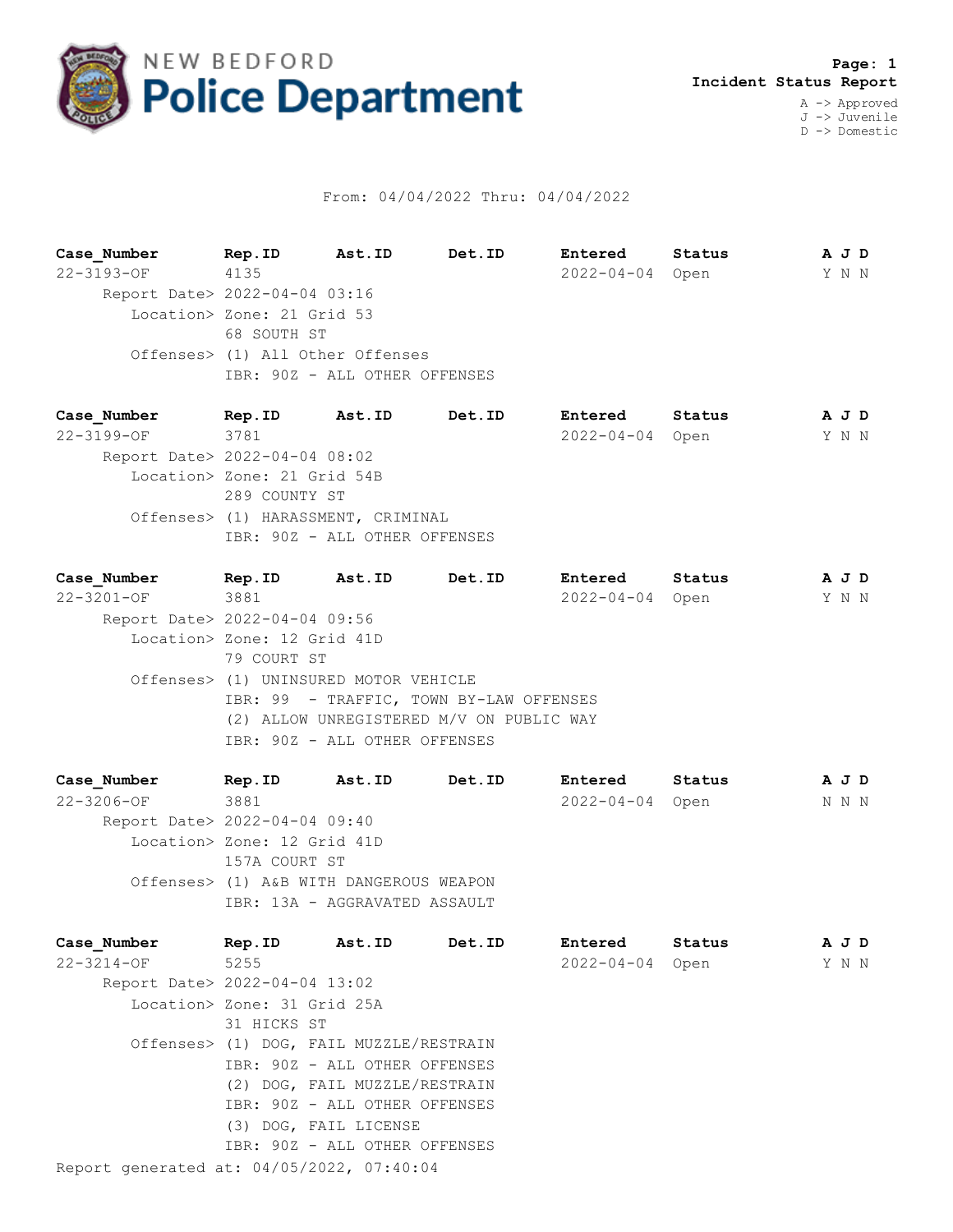

J -> Juvenile D -> Domestic

| Case Number                   | Rep.ID                                   | Ast.ID | Det.ID                                  | Entered          | Status | A J D |
|-------------------------------|------------------------------------------|--------|-----------------------------------------|------------------|--------|-------|
| 22-3215-OF                    | 3987                                     |        |                                         | $2022 - 04 - 04$ | Open   | Y N N |
| Report Date> 2022-04-04 13:22 |                                          |        |                                         |                  |        |       |
|                               | Location> Zone: 31 Grid 25A              |        |                                         |                  |        |       |
|                               | 209 COGGESHALL ST                        |        |                                         |                  |        |       |
|                               | Offenses> (1) UNLICENSED OPERATION OF MV |        |                                         |                  |        |       |
|                               |                                          |        | IBR: 99 - TRAFFIC, TOWN BY-LAW OFFENSES |                  |        |       |
|                               |                                          |        |                                         |                  |        |       |

**Case\_Number Rep.ID Ast.ID Det.ID Entered Status A J D** 22-3217-OF 3967 2022-04-04 Open Y N N Report Date> 2022-04-04 13:31 Location> Zone: 31 Grid 25A 133 N FRONT ST Offenses> (1) DESTRUCTION OF PROPERTY -\$1200, MALICIOUS c266 §127 IBR: 290 - DESTRUCTION / DAMAGE / VANDALI

**Case\_Number Rep.ID Ast.ID Det.ID Entered Status A J D** 22-3219-OF 4018 2022-04-04 Open Y N N Report Date> 2022-04-04 14:27 Location> Zone: 32 Grid 26A 1927 PURCHASE ST Offenses> (1) LICENSE SUSPENDED, OP MV WITH IBR: 99 - TRAFFIC, TOWN BY-LAW OFFENSES

**Case\_Number Rep.ID Ast.ID Det.ID Entered Status A J D** 22-3221-OF 3953 2022-04-04 Open Y N N Report Date> 2022-04-04 16:02 Location> Zone: 31 Grid 18 1509 ACUSHNET AVE Offenses> (1) TRESPASS IBR: 90J - TRESPASS OF REAL PROPERTY

**Case\_Number Rep.ID Ast.ID Det.ID Entered Status A J D** 22-3225-OF 3965 2022-04-04 Open Y N N Report Date> 2022-04-04 17:17 Location> Zone: 11 Grid 38B 1 BRIDGE ST Offenses> (1) LICENSE REVOKED AS HTO, OPERATE MV WITH IBR: 99 - TRAFFIC, TOWN BY-LAW OFFENSES

**Case\_Number Rep.ID Ast.ID Det.ID Entered Status A J D** 22-3228-OF 4078 4094 2022-04-04 Open Y N N Report Date> 2022-04-04 17:08 Location> Zone: 22 Grid 63 128 OSBORNE ST Offenses> (1) A&B ON POLICE OFFICER IBR: 13B - SIMPLE ASSAULT